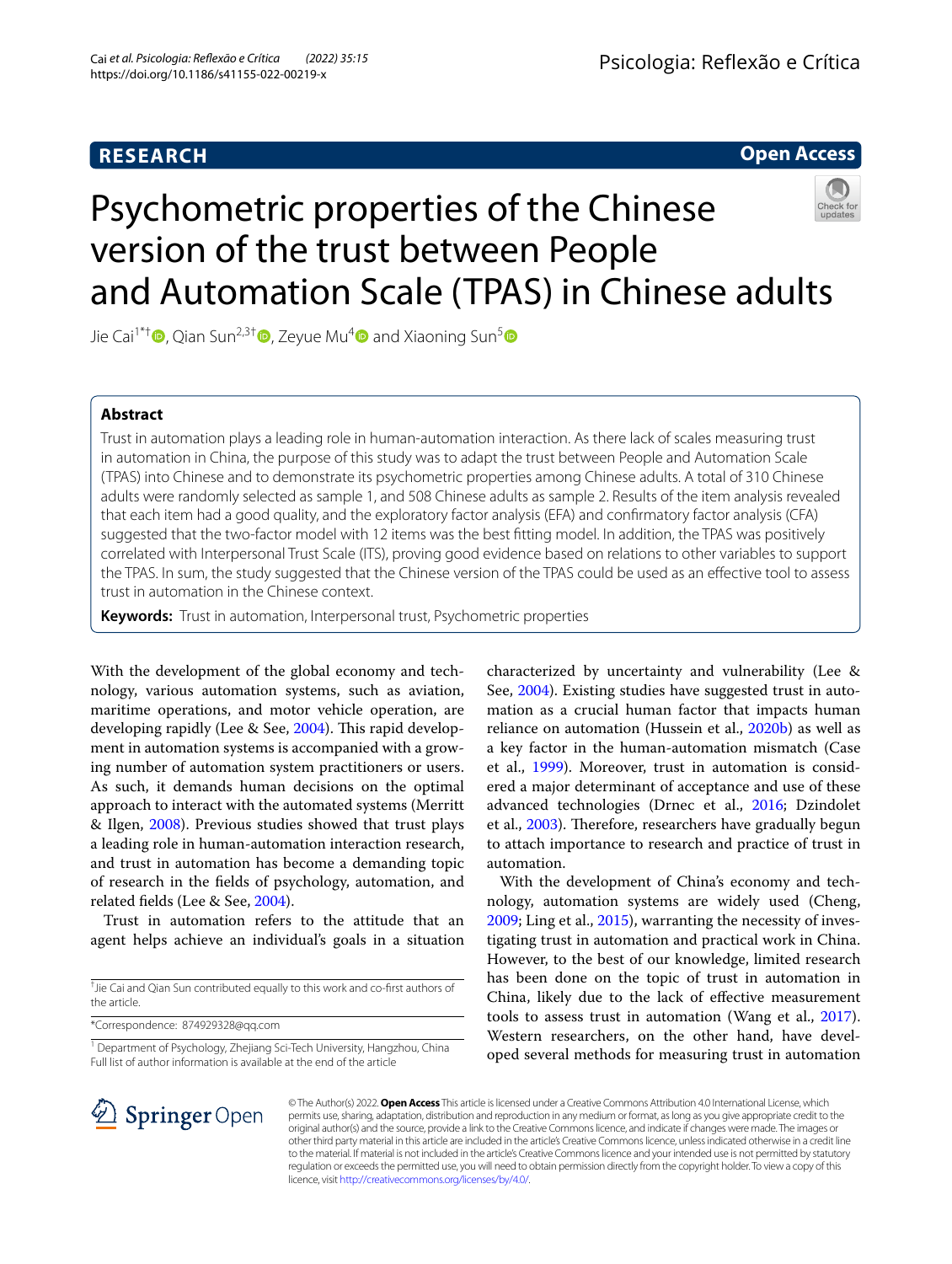in order to explore how an individual expresses their trust when interacting with automation systems. These methods include self-report, behavioral measurement, and physiological measurement. Given the easiness in usage, self-report has become the most commonly utilized measurement tool. For example, Jian et al. ([2000](#page-6-7)) developed the Trust between People and Automation Scale (TPAS), which aims to measure the degree of trust in automation. Yagoda and Gillan [\(2012](#page-6-8)) developed the Human-Robot Interaction Trust Scale to measure trust when humans interact with robots. Additionally, Gold et al. ([2015](#page-6-9)) developed the Trust in Automation Scale to assess the trust when people interact with automation systems in Germany. Therefore, the development of related scales has become an important foundation to develop applicable measurement tools in China.

The current study aimed to develop a Chinese version of the TPAS. The TPAS is one of the most widely used scales of measurements in human-automation interaction scenarios and has been proven with excellent psychometric properties in the Western culture (Gulati et al., [2019;](#page-6-10) Hussein et al., [2020a](#page-6-11), [b;](#page-6-2) Wei et al., [2020](#page-6-12)), making the TPAS well acknowledged by the majority of researchers (Manchon et al., [2021;](#page-6-13) Feng et al., [2019](#page-6-14)). The TPAS adopted methods of word elicitation, questionnaire, and paired comparison to generate items, allowing researchers to directly assess trust between humans and automation. In particular, the most notable advantage of the TPAS is its measurement of the general propensity to trust automated systems, providing a baseline measurement for predicting individual trust in a specifc automated system (Jian et al., [2000](#page-6-7)).

In order to provide further evidence for the psychometric properties of the Chinese version, the current study aims to use interpersonal trust as the criterion for measurement. Interpersonal trust is the intention to accept vulnerability based on a reciprocal expectation from the trustee (Rousseau et al.,  $1998$ ). The reasons for taking interpersonal trust as a criterion are threefold. First, existing evidence showed that interpersonal trust and trust in automation represent situation-specifc attitudes that are relevant only when something is exchanged in a cooperative relationship character-ized by uncertainty (Hoff & Bashir, [2015\)](#page-6-16). Such findings indicated a conceptual relationship between interpersonal trust and trust in automation, making interpersonal trust a valuable criterion variable to support the TPAS. Second, people's trust in technological systems represents their trust in the designers of such systems to some degree (Parasuraman & Riley, [1997\)](#page-6-17). Finally, interpersonal trust and trust in automation share some of the same neural mechanisms (Dimoka, [2010](#page-6-18); Riedl et al., [2010\)](#page-6-19), which lays the physiological foundation for interpersonal trust as a criterion.

In summary, the aim of the present study was to adapt the TPAS into Chinese. Psychometric properties of the Chinese version were then investigated, additionally with the interpersonal trust being used as evidence based on relations to other variables to provide a scientifc basis for the Chinese version of the TPAS.

## **Method**

## **Participants and procedure**

Data collection occurred from July 2021 to August 2021. We used a Chinese platform [\(www.wjx.cn\)](http://www.wjx.cn) for questionnaire data collection. The recruitment procedure and research protocol were approved by the Institutional Review Board of the \*\*\*\* (masked for anonymous review). All participants started the survey after reviewing and agreeing to the informed consent. All individual responses were analyzed in a de-identifed manner. In addition, according to the power analysis for the two-tailed correlative relationship, at an alpha level of 1%, a power of 90%, an expected correlative efect size at 0.3, and at least 158 participants should be included. In conclusion, the sample size in this study had sufficient statistical power.

## *Sample 1*

We randomly recruited 312 native Chinese speakers. Extreme data, operationalized as data beyond three standard deviations from the mean, were excluded. Finally, sample 1 consisted of 310 valid data ( $M_{\text{age}} =$ 22.38 years,  $SD_{\text{age}} = 4.46$ , *Skewness*<sub>age</sub> = 3.15, *Kurtosis*<sub>age</sub>  $= 12.74$ , *Range* <sub>age</sub>  $= 16~50$  years), which were used for item analysis and EFA. Table [1](#page-1-0) presents the demographic characteristics.

<span id="page-1-0"></span>

| <b>Variables</b> |                                         | Sample 1 (N<br>$= 310$ |               | Sample 2 (N<br>$=508$ |             |
|------------------|-----------------------------------------|------------------------|---------------|-----------------------|-------------|
|                  |                                         | Ν                      | Percent (%) N |                       | Percent (%) |
| Gender           | Male                                    | 173.                   | 55.81         | 284                   | 55.91       |
|                  | Female                                  | 137                    | 44.19         | 224                   | 44.09       |
|                  | Education Less than secondary<br>school | 3                      | 0.97          | 17                    | 3.35        |
|                  | Secondary school                        | 16                     | 5.16          | 39                    | 7.68        |
|                  | College                                 | 250                    | 80.64         | 362                   | 71.25       |
|                  | Postgraduate or<br>above                | 41                     | 13.23         | 90                    | 1772        |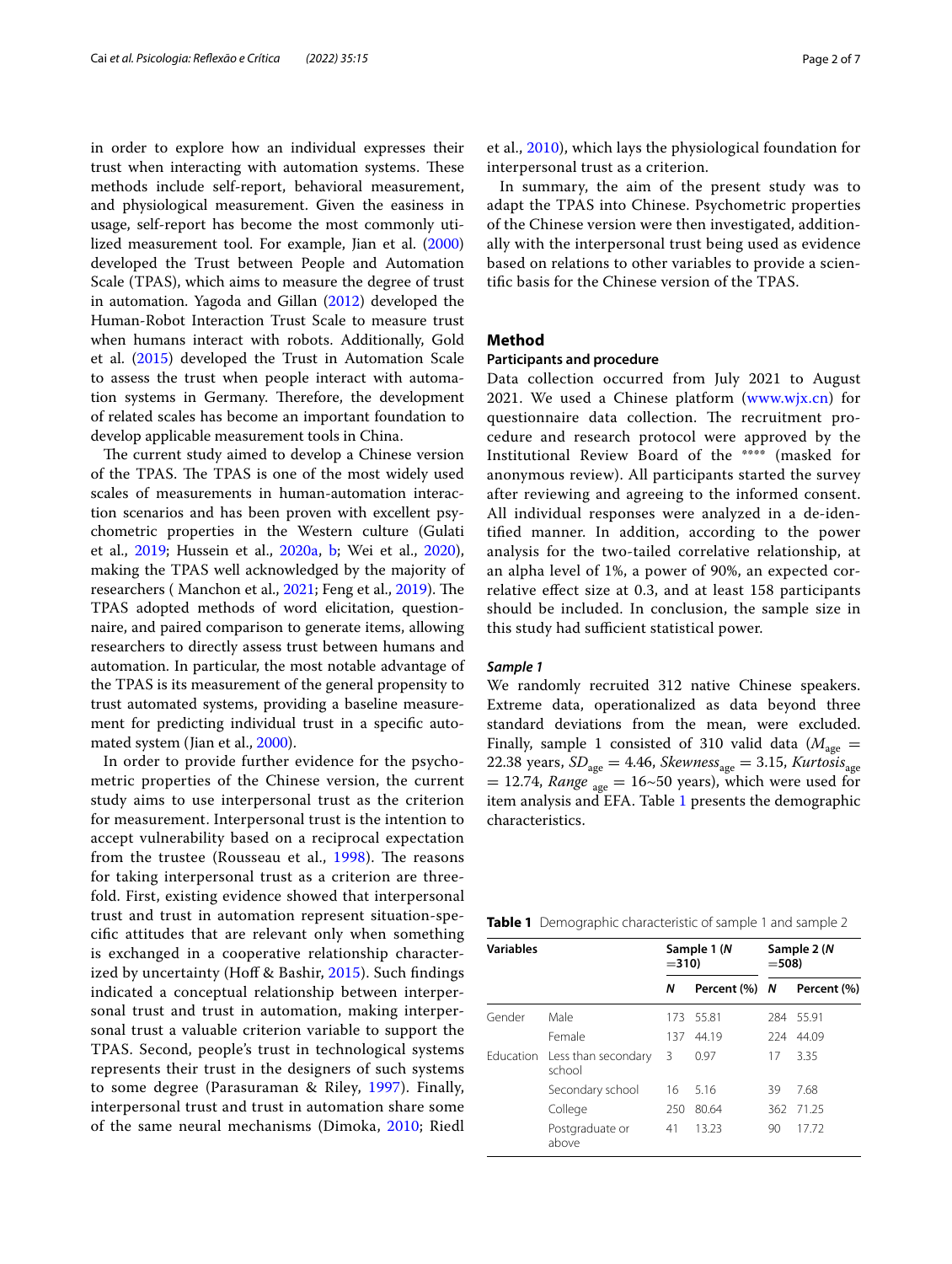## *Sample 2*

We randomly selected 514 native Chinese speakers (no overlap with sample 1; demographic characteristics see Table [1\)](#page-1-0). The final sample 2 consisted of 508 participants (*M*age = 25.02 years, *SD*age =7.05, *Skewness*age = 2, *Kur-* $\textit{tosis}_{\textsf{age}} = 5.86$ ,  $\textit{Range}_{\textsf{age}} = 17 \text{~}58$  years) after excluding extreme data. CFA and correlation analysis were performed with Sample 2.

## **Instruments**

## *Trust between People and Automation Scale (TPAS)*

The original version of the scale included 12 items. Participants rated these items based on their feeling of trust or impression of the system on a 7-point Likert scale  $(1 =$ "not at all" to  $7 =$  "extremely") while operating a machine (Jian et al., [2000](#page-6-7)). An average score of 12 items was calculated, with higher scores representing a higher level of trust between people and automation.

The translation/back translation work of this research was carried out from June to July, 2021, and the following steps were performed to translate the TPAS into Chinese. First, we translated the TPAS items into simplifed Chinese. We followed the translation/back-translation procedure recommended by Regmi et al. ([2010](#page-6-20)). We invited two psychology researchers to independently translate each TPAS item into simplifed Chinese. Item translation as well as any necessary modifcations were then discussed to determine a single translated version. The translated version of the TPAS was then back-translated into English by a professional psychologist with bilingual proficiency in both English and Chinese. The original and the back-translated versions were compared and discussed by all authors, additionally recruiting 10 participants (no overlap with sample 1 or sample 2 participants) to evaluate unclear items. The Chinese version of the TPAS was then fnalized.

#### *Interpersonal Trust Scale (ITS)*

The interpersonal trust was assessed using the Interpersonal Trust Scale (ITS) which was developed by Rotter ([1967\)](#page-6-21). The ITS consists of 25 items (e.g., "We can be the Court of Justice to place," "Seems to have hope for the future"). Participants rated each item on a 5-point Likert scale (1 = "Strongly Disagree" to  $5$  = "Strongly Agree"). The higher the mean score, the higher levels of interpersonal trust are. In this survey, the Cronbach's *α* coefficient was .95, and the odd-even split-half reliability coefficient was .91.

## **Data analysis**

Data analyses were performed using IBM SPSS 26.0 and Amos 21.0. Item analysis, exploratory factor analysis (EFA), confrmatory factor analysis (CFA), correlation analysis, and reliability analysis were used. First, we performed item analysis using the independent samples *t* test and item-total correlation to assess the quality of items. After that, EFA was performed to explore the factor structure and CFA was performed to verify the factor structure. The goodness-of-fit of the CFA models was evaluated by chi-square/degree of freedom ratio  $(\chi^2/df)$ , comparative ft index (CFI), Tucker-Lewis index (TLI), root mean square error of approximation (RMSEA), and root mean squared residual (SRMR). Among these indicators, the  $\chi^2$ /*df* values of up to 3 are treated as acceptable, CFI and TLI value above .90 represents reasonable ft, and RMSEA values equal and SRMR values equal to or less than 0.08 are considered as acceptable (Hu & Bentler, [1999](#page-6-22); Medsker, [1994](#page-6-23)). Third, we used Pearson product-moment correlation analysis to test the evidence based on relations to other variables. Finally, we assessed the reliability of the Chinese version of the TPAS by Cronbach's alphas coefficient and the odd-even split-half reliabilities.

## **Result**

## **Item analysis**

First, we selected the participants with the highest 27% of the total scores as the high score group and the participants with the lowest 27% as the low score group (Kelley, [1939](#page-6-24)) and then performed a *t* test to examine the diferences between the high and low score groups for each item. As presented in Table [2](#page-3-0), the results showed that each item signifcantly difered between the high and low score groups. Furthermore, we calculated item-total correlations, results of which indicated that all items exceed the acceptable criterion of .30 (Nunnally & Bernstein, [1994](#page-6-25)). In other words, the results of the item analysis demonstrated the suitable quality of each item.

#### **Exploratory factor analysis**

We conduct an EFA using the principal component method with oblique rotation in this section. The Kaiser-Meyer-Olkin (KMO) value was .92, while the Bartlett's test of sphericity showed  $\chi^2/\text{df} = 31.54$ ,  $p < 0.001$ , thus indicating that this sample was suitable for conducting EFA. Subsequently, we used parallel analysis to examine factor structure, which is one of the most accurate methods for determining a number of factors (Hayton et al.,  $2004$ ). The results of the parallel analysis showed that this sample supported a two-factor solution. Finally, two factors were extracted by the principal component method with oblique rotation, the eigenvalues of the two factors were 5.67 and 2.27, respectively. And seven items were loaded on factor 1 and fve items loaded on factor 2. The total interpretation rate of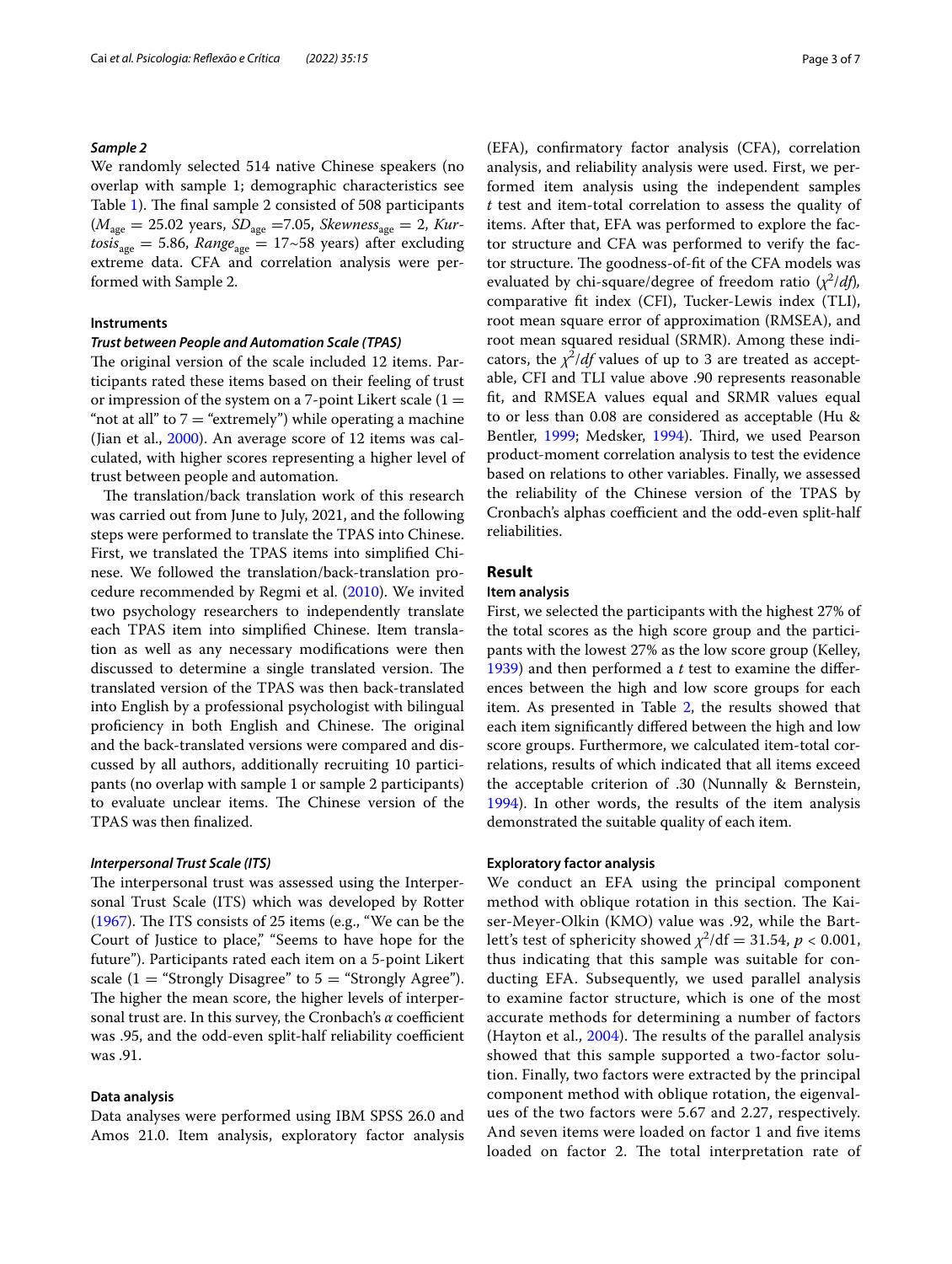variance was 66.14%. Table [3](#page-3-1) presents the factor loadings for each item and the loadings of the items are all greater than .5 (in a range of .59 to .85).

## **Confrmatory factor analysis**

The result showed that all fitting indices met the statistical standards (see Table  $4$ ). The factor loadings were between .56 and .82, as shown in Fig. [1.](#page-4-0)

## **Evidence based on relations to other variables**

The results showed that the scale had a significantly positive correlation with the ITS average score ( $r = .22$ ,  $p <$ 0.001), indicating good evidence based on relations to other variables for the Chinese version of the TPAS.

## **Reliability analysis**

The Cronbach's alphas of the TPAS in samples 1 and 2 were .89 and .85, respectively. The odd-even splithalf reliabilities of samples 1 and 2 were .85 and .87,

## <span id="page-3-0"></span>**Table 2** Results of item analysis (sample1  $N = 310$ )

| Item                                                             | М    | SD   | t                      | ŀТ       |
|------------------------------------------------------------------|------|------|------------------------|----------|
| 1. The system is deceptive                                       | 4.19 | 1.99 | $-7.56***$             | $.38***$ |
| 2. The system behaves in an underhanded manner                   | 3.58 | 1.77 | $-5.12***$             | $.36***$ |
| 3. I am suspicious of the system's intent, action, or outputs    | 3.85 | 1.81 | $-7.96$ <sup>***</sup> | $.43***$ |
| 4. I am wary of the system                                       | 3.54 | 1.72 | $-5.19***$             | $.36***$ |
| 5. The system's actions will have a harmful or injurious outcome | 3.87 | 1.79 | $-5.85***$             | $.35***$ |
| 6. I am confident in the system                                  | 5.13 | 1.53 | $-9.11***$             | $.54***$ |
| 7. The system provides security                                  | 4.96 | 1.56 | $-8.67***$             | $.51***$ |
| 8. The system has integrity                                      | 4.89 | 1.60 | $-8.43***$             | $.48***$ |
| 9. The system is dependable                                      | 4.99 | 1.48 | $-9.61$                | $.54***$ |
| 10. The system is reliable                                       | 5.00 | 1.48 | $-9.56$ ***            | $.53***$ |
| 11. I can trust the system                                       | 4.87 | 1.47 | $-10.55***$            | $.53***$ |
| 12. I am familiar with the system                                | 4.61 | 1.70 | $-5.27$ <sup>**</sup>  | $.31***$ |

*Note*: \*\**p* < .01, \*\*\**p* < .001; I-T denotes item-total correlation

## <span id="page-3-1"></span>**Table 3** Results of exploratory factor analysis (sample1  $N = 310$ )

| Item                                                             | Factor 1 | Factor 2 |  |
|------------------------------------------------------------------|----------|----------|--|
| 1. The system is deceptive                                       | $-.17$   | .82      |  |
| 2. The system behaves in an underhanded manner                   | $-.17$   | .75      |  |
| 3. I am suspicious of the system's intent, action, or outputs    | $-.11$   | .85      |  |
| 4. I am wary of the system                                       | $-.19$   | .80      |  |
| 5. The system's actions will have a harmful or injurious outcome | $-.22$   | .84      |  |
| 6. I am confident in the system                                  | .79      | $-.08$   |  |
| 7. The system provides security                                  | .80      | $-.19$   |  |
| 8. The system has integrity                                      | .77      | $-.22$   |  |
| 9. The system is dependable                                      | .83      | $-.15$   |  |
| 10. The system is reliable                                       | .82      | $-.16$   |  |
| 11. I can trust the system                                       | .79      | $-.15$   |  |
| 12. I am familiar with the system                                | .59      | $-.36$   |  |

## <span id="page-3-2"></span>**Table 4** Assessment of measurement models

| Model                    |                                        | aı         | <br>7a)                      | <b>SRMR</b> | ~-<br>ີ       | $\sim$<br>.             | <b>RMSEA</b> |
|--------------------------|----------------------------------------|------------|------------------------------|-------------|---------------|-------------------------|--------------|
| -<br>Two-<br>ctor model\ | $\sim$ $-$<br>$\sim$ $\sim$<br>y.<br>. | $-1$<br>-- | $\sim$ $\sim$ $\sim$<br>ے بے | ں.          | - -<br>u<br>. | $\sim$ $-$<br>$\cdot$ . | $\sim$       |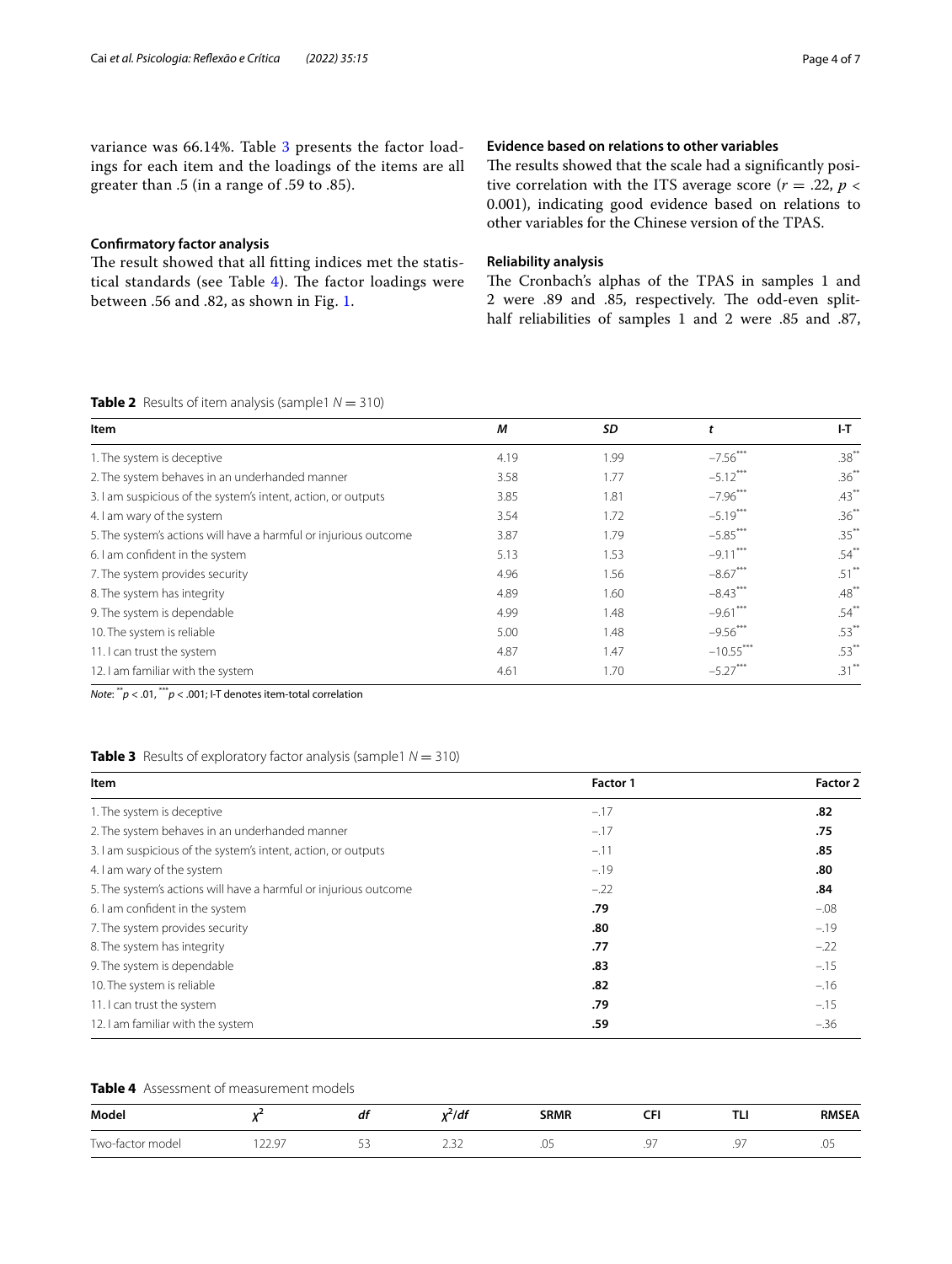<span id="page-4-0"></span>respectively. These coefficients indicated that the scale had a good reliability.

## **Discussion**

The current study aimed to adapt the TPAS into Chinese and to demonstrate its psychometric properties among Chinese adults by investigating the item quality, factor structure, and evidence based on relation to other variables and reliability. In general, our fndings were consistent with the original English version (Jian et al., [2000](#page-6-7)). Overall, the Chinese version of the TPAS is a valid and reliable measurement to assess trust in automation in China.

We conducted a series of analyses following the recommended steps of scale revision (Li et al., [2021;](#page-6-27) Ma & Liu, [2019](#page-6-28)), the results of EFA supported a two-factor structure of the TPAS, with each item having a high loading on its own factor and a low loading on the other factor. The total interpretation rate of variance was 66.14%, reaching the ideal criterion (Hair et al., [2012](#page-6-29)). This fully replicated the structure of the original English version of the TPAS (Jian et al., [2000\)](#page-6-7). Moreover, the results of CFA confrmed a good ft of the two-factor model with 12 items, and all the factor loadings were signifcant, and correlations between two dimensions were in the expected direction, which was also consist-ent with the original scale (Jian et al., [2000](#page-6-7)). In addition, the evidence based on relations to other variables for the TPAS was tested via the relationship between the TPAS and the ITS. The result showed a significant positive correlation, indicating that the higher the individual's trust in others, the higher the trust in automation. It is possible that trust in automation focuses on assessing the trust between human and automation, and it also represents their trust in the designers of such automation, indicating trust in automation can be

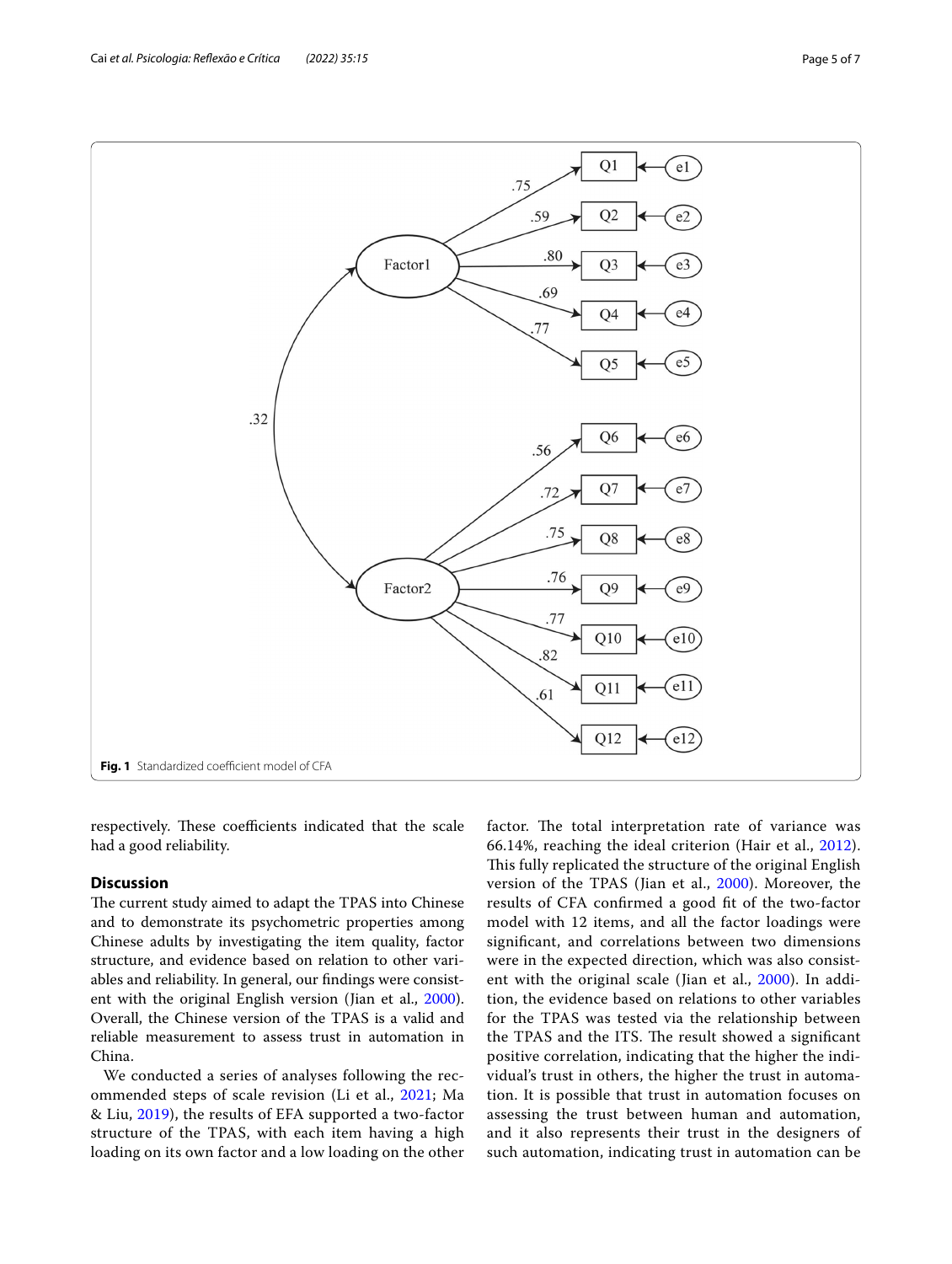viewed as a specifc type of interpersonal trust (Hof & Bashir, [2015\)](#page-6-16). Together, the current results suggested that the Chinese version of the TPAS had high psychometric properties (Cortina, [1993\)](#page-6-30), providing strong evidence of the Chinese TPAS being a reliable, efective, and culturally suitable measurement tool.

This study makes two key contributions to the literature. First, the Chinese version of the TPAS has good psychometric properties, providing an important research tool for research and practice of trust in automation in China. Given the previously reported signifcant cultural diferences in trust in automation (Chien et al., [2016;](#page-5-2) Yerdon et al., [2017\)](#page-6-31), our research will also be helpful for conducting cross-cultural comparative research to deepen the understanding of trust in automation. Second, interpersonal trust can be served as a valuable criterion to verify the efectiveness of trust in automation in the context of China. Previous studies have shown both interpersonal trust and trust in automation represent situation-specifc attitudes that are relevant only when something is exchanged in a cooperative relationship characterized by uncertainty, which is the most fundamental reason for the correlation (Hof & Bashir, [2015\)](#page-6-16). However, previous studies were based on western culture, while there lacks related research in China. Our research revealed that interpersonal trust is also an efective criterion of trust in automation in Chinese culture.

Although this research has important strengths, several limitations should be addressed when interpreting the current fndings. First, this study only assessed by one measurement tool (i.e., ITS) to provide evidence based on relations to other variables. Future studies should increase additional tools to deepen our understanding of the scale. Second, we only focused on Cronbach's alpha and odd-even split-half reliability, other reliability indices (e.g., test-retest reliability of the scale) should be examined in the future. Third, most of our subjects were welleducated, possibly limiting the generalizability of our results. Additional research is needed to test the TPAS in more diverse subpopulations in China, such as those with lower education levels.

## **Conclusions**

The current study is among the first to adapt a trust in automation scale among Chinese adults and extend the applicability of the trust in automation scale to Chinese culture. The results indicate that the Chinese version of the TPAS is a valid and reliable tool for developing the research and practice of trust in automation in the Chinese context.

#### **Data availability**

The data that support the fndings of this study are available on request from the corresponding author. The data are not publicly available due to privacy or ethical restrictions.

#### **Consent to participate**

Informed consent was obtained from all individual participants in the study. And we do not ask for permission from the original author as it is a a publicly published article and scale.

#### **Authors' contributions**

Contributed to the conception and design: Jie Cai and Qian Sun. Contributed to the acquisition of data: Jie Cai, Qian Sun, and Zeyue Mu. Contributed to the analysis and interpretation of data: Jie Cai and Zeyue Mu. Drafted and/or revised the article: Jie Cai, Qian Sun, and Xiaoning Sun. Approved the submitted version for publication: Jie Cai, Qian Sun, Zeyue Mu, and Xiaoning Sun.

## **Funding**

This work is supported by Science Foundation of Zhejiang Sci-Tech University (ZSTU) under Grant No. 21062112-Y. It is also partially supported by the China Scholarship Council (No. 202006140079).

#### **Availability of data and materials**

The research materials that support the fndings of this study are available on request from the corresponding author. The research materials are not publicly available due to privacy or ethical restrictions.

#### **Declarations**

#### **Ethics approval and consent to participate**

All procedures performed in studies involving human participants were in accordance with the ethical standards of the institutional and/or national research committee and with the 1964 Helsinki Declaration and its later amendments or comparable ethical standards. The study was approved by the Institutional Review Board of the Institute of the Psychology, Zhejiang Sci-Tech University.

#### **Consent for publication**

The authors declare that they consent to publication.

# **Competing interests**

The authors declare that they have no competing interests.

#### **Author details**

<sup>1</sup> Department of Psychology, Zhejiang Sci-Tech University, Hangzhou, China.<br><sup>2</sup>School of Psychology and Cognitive Science, East China Normal University. <sup>2</sup> School of Psychology and Cognitive Science, East China Normal University, Shanghai, China. <sup>3</sup> Social, Economic and Organisational Psychology Unit, Institute of Psychology, Leiden University, Leiden, The Netherlands. <sup>4</sup>School of Mental Health, Bengbu Medical College, Bengbu, China.<sup>5</sup> Department of Developmental and Behavioral Pediatrics, Pediatric Translational Medicine Institution, Shanghai Children's Medical Center, School of Medicine, Shanghai Jiao Tong University, Shanghai, China.

## Received: 30 December 2021 Accepted: 10 May 2022 Published online: 30 May 2022

#### **References**

- <span id="page-5-0"></span>Case, K., Sinclair, M. A., & Abdul Rani, M. R. (1999). An experimental investigation of human mismatches in machining. *Proceedings of the Institution of Mechanical Engineers, Part B: Journal of Engineering Manufacture*, *213*(2), 197–201<https://doi.org/10.1243/0954405991517362>.
- <span id="page-5-1"></span>Cheng, D. (2009). Advances in automation and control research in China. *Science in China Series F: Information Sciences*, *52*(11), 1954–1963 [https://doi.](https://doi.org/10.1007/s11432-009-0198-2) [org/10.1007/s11432-009-0198-2.](https://doi.org/10.1007/s11432-009-0198-2)
- <span id="page-5-2"></span>Chien, S., Lewis, M., Sycara, K., Liu, J.-S., & Kumru, A. (2016). Infuence of cultural factors in dynamic trust in automation. In *2016 IEEE International Conference on Systems,Man, and Cybernetics(SMC)*, (pp. 002884–002889). Budapest: Hungary: IEEE [https://doi.org/10.1109/SMC.2016.7844677.](https://doi.org/10.1109/SMC.2016.7844677)